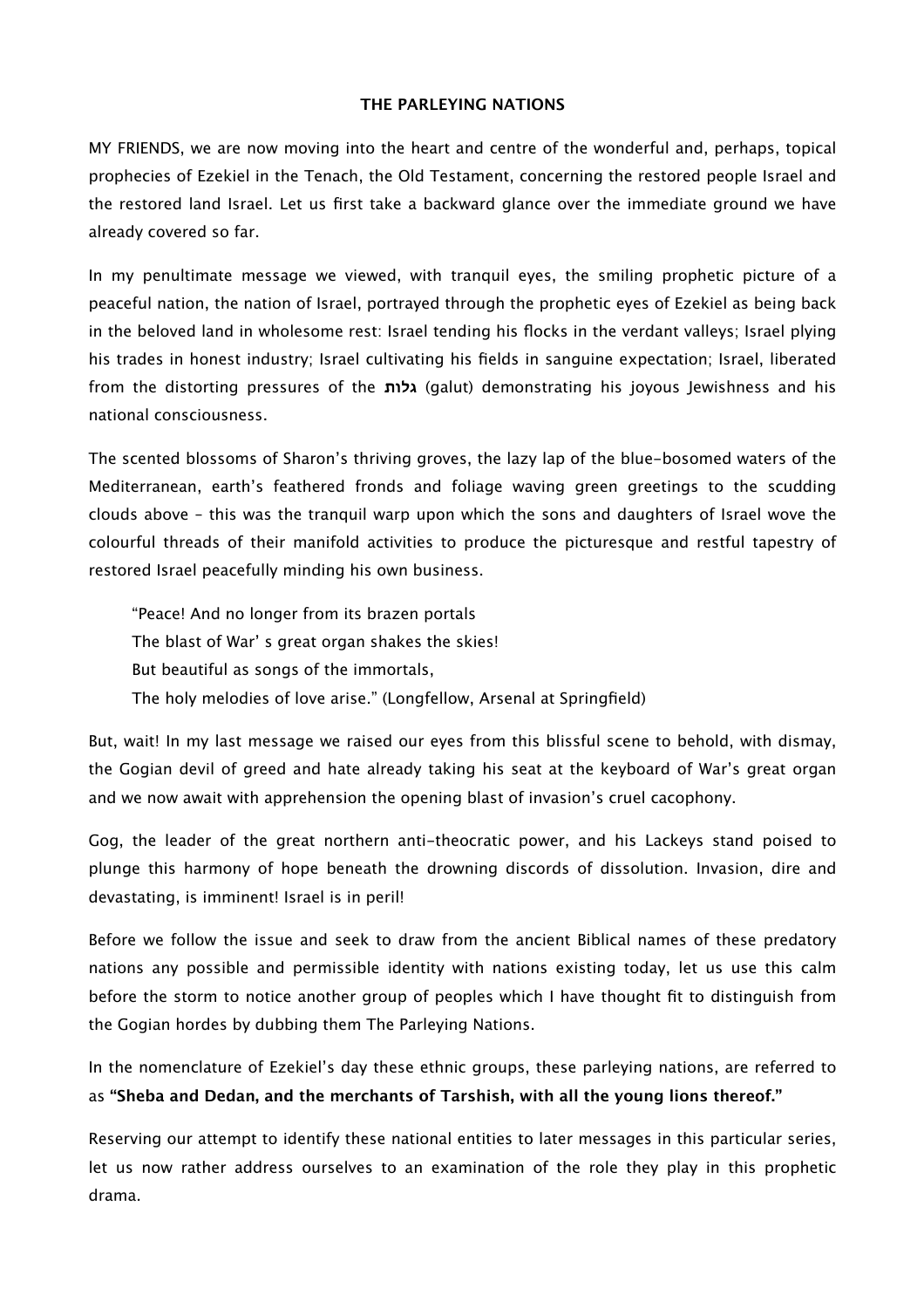We shall be disappointed if we are expecting an exhaustive delineation from the prophet Ezekiel regarding the behaviour of the nations known then as Sheba, Dedan and the merchants of Tarshish **"with all the young lions thereof,"** for we have only one verse to which to turn for our information namely, the thirteenth verse of Ezekiel's thirty-eighth chapter.

This one verse is a mere spark quite insufficient to afford a total illumination of all the circumstances; yet, my friends, I regret to say some reckless enthusiasts have so stored their minds with materials from which the protective moisture of better judgement has been so evaporated that, from the meagre spark of this one verse, their imagination's eager storehouse has caught fire and they have provided us with a veritable conflagration of human speculation and conjecture in which they invite us to view Britain and the United States of America locked in smoky battle together with Soviet Russia. All this from one single verse of Scripture!

However true such a picture may actually become – and I'm not denying the possibility – yet surely the meagre context of this one verse does not justify the presentation of such a picture and, if we indulge in such imaginative combustions in misguided quest of the spectacular, we shall be likely to incinerate in reckless calcinations the very truth for which we seek.

Please let us treat this single verse, this little spark of prophetic light, with circumspection. What, then, do we really find in this one verse?

We find that Gog, the leader of the great godless power north of Israel, is being addressed; let me quote the prophetic words for you:

**"Sheba, and Dedan, and the merchants of Tarshish, with all the young lions thereof, shall say unto you: Come you to take the spoil? Have you assembled your company to take the prey? To carry away silver and gold, to take away cattle and goods, to take great spoil?"**

It will be apparent to you, my listening friends, that the unstrained context of this single verse suggests an attitude rather than an action for the comments are brief in content and interrogative in character.

Gog leading his Magogians, Rosh, Meshech and Tubal and supported by Paras, Cush, Put, Gomer and Togarmah and **"many peoples"** is bent upon the plunder of restored Israel.

Directed towards this intention Sheba, Dedan, the merchants of Tarshish and all the young lions thereof launch not a quietus but a question, not an immolation but an interrogation, **"Are you come to take . . . "**

What is behind this question? Is it an invitation to a parley or is it the initiation of a protest? There is little to guide us on this point, you will admit, because we are bereft of the tonal qualities in which the questions are launched. This renders decisions well nigh impossible.